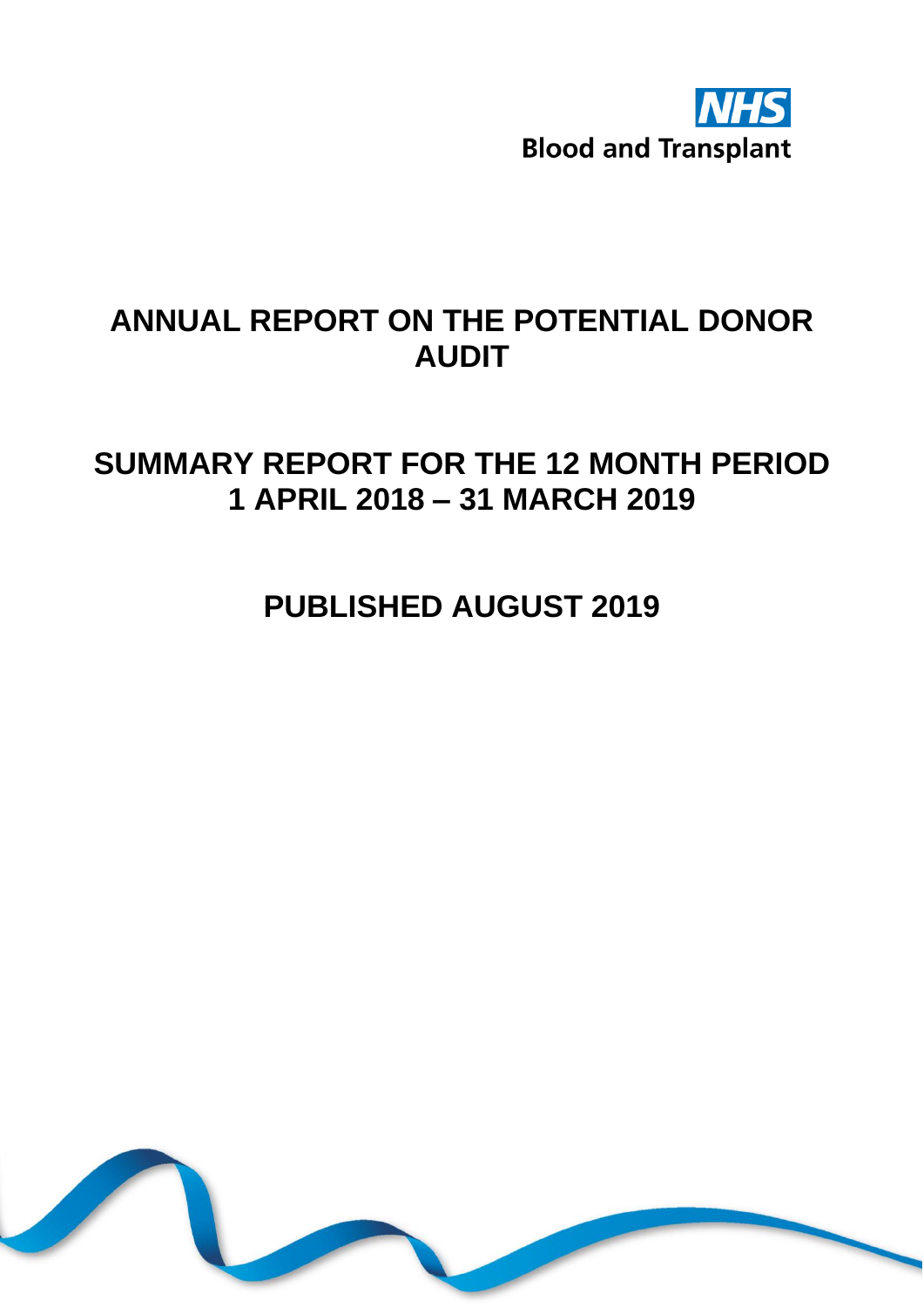# **1 INTRODUCTION**

This report presents Potential Donor Audit (PDA) information on the financial year 1 April 2018 to 31 March 2019.

The dataset used to compile this report includes all audited patient deaths in UK Intensive Care Units (ICUs) and Emergency Departments as reported by 9 May 2019. Patients aged over 80 years and patients who died on a ward have not been audited. Paediatric ICU data are included however neonatal ICU data have been excluded from this report.

This report summarises the main findings of the PDA over the 12-month period, in particular the reasons why patients were lost along the pathway, and should be read in conjunction with the PDA section of the Organ Donation and Transplantation Activity Report, available at https://www.odt.nhs.uk/statistics-and-reports/annual-activity-report/.

## **2 DEFINITIONS**

**Eligible donors after brain death** (DBD) are defined as patients for whom death was confirmed following neurological tests and who had no absolute medical contraindications to solid organ donation.

**Eligible donors after circulatory death** (DCD) are defined as patients who had treatment withdrawn and death was anticipated within four hours, with no absolute medical contraindications to solid organ donation.

**Absolute medical contraindications** to organ donation are listed here: [https://nhsbtdbe.blob.core.windows.net/umbraco-assets](https://nhsbtdbe.blob.core.windows.net/umbraco-assets-corp/6455/contraindications_to_organ_donation.pdf)[corp/6455/contraindications\\_to\\_organ\\_donation.pdf](https://nhsbtdbe.blob.core.windows.net/umbraco-assets-corp/6455/contraindications_to_organ_donation.pdf)

**SNOD** Specialist Nurse in Organ Donation, including Specialist Requesters

**Deemed consent** applies, in Wales, if a person has not registered an organ donation decision to either opt-in or opt-out or appoint a representative, is aged 18 or over, has lived for longer than 12 months and is ordinarily resident and also died in Wales, and had the capacity to understand the notion of deemed consent for a significant period before their death.

**The consent/authorisation rate** is the percentage of eligible donor families approached for organ donation discussion where consent/authorisation for donation was ascertained.

Further definitions to aid interpretation are given in **Appendix 1.**

#### **3 BREAKDOWN OF AUDITED DEATHS IN ICUs AND EMERGENCY DEPARTMENTS**

In the 12-month period from 1 April 2018 to 31 March 2019, there were a total of 32,588 audited patient deaths in the ICUs and EDs in the UK. A detailed breakdown for both the DBD and DCD data collection flows is given in **Figure 1 and 2,** and **Table 1** summarises the key percentages.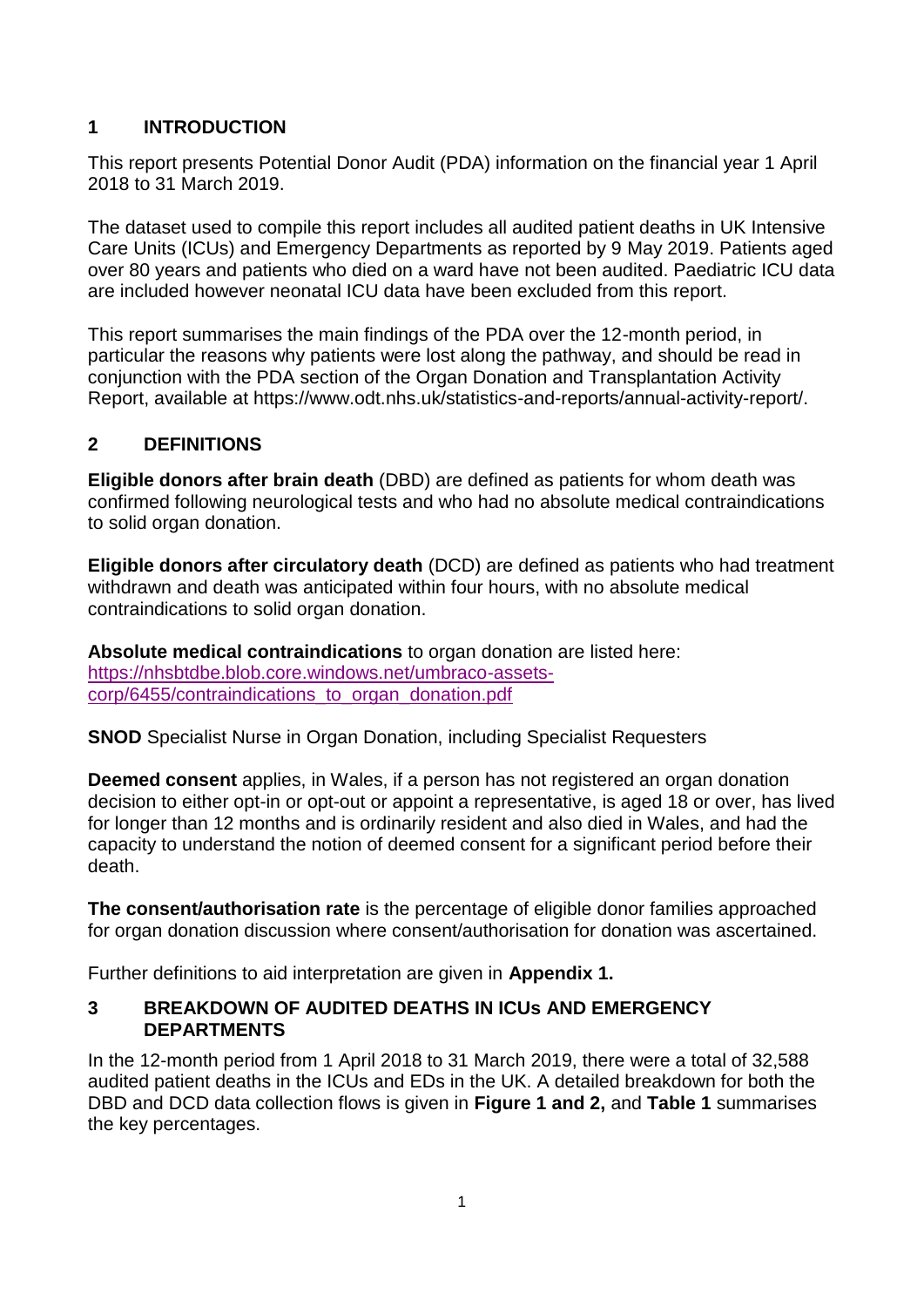



<sup>1</sup> Patients for whom tests were not performed due to: Cardiac arrest despite resuscitation occurred, brainstem reflexes returned, are excluded from the calculation of the neurological death testing rate

2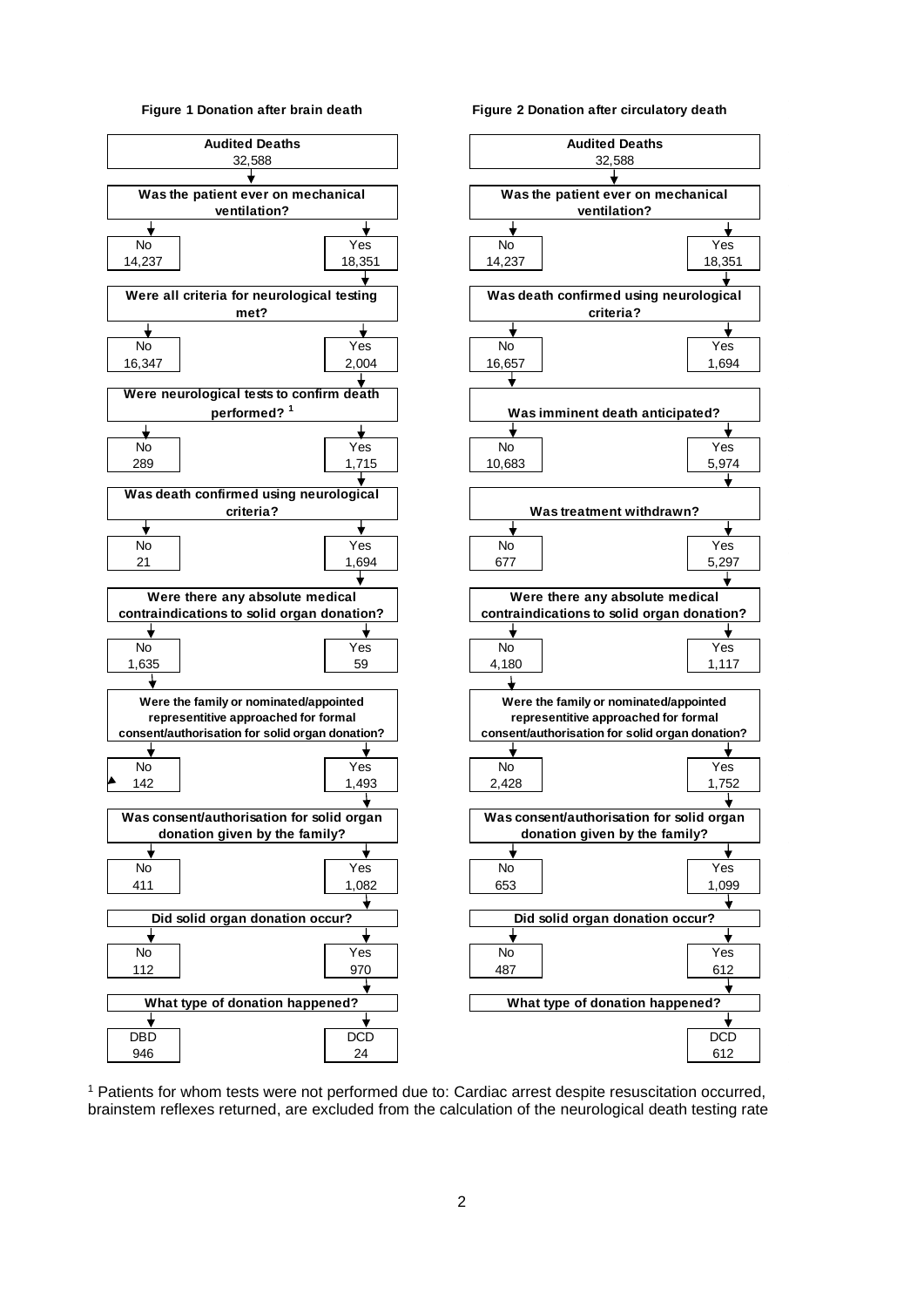| Table 1<br>Key numbers and rates                               |            |            |       |
|----------------------------------------------------------------|------------|------------|-------|
|                                                                | <b>DBD</b> | <b>DCD</b> | All   |
| Patients meeting organ donation referral criteria <sup>1</sup> | 2004       | 5974       | 7728  |
| Referred to NHS Blood and Transplant                           | 1982       | 5539       | 7287  |
| Referral rate %                                                | 98.9%      | 92.7%      | 94.3% |
| Neurological death tested                                      | 1715       |            | 1715  |
| Testing rate %                                                 | 85.6%      |            | 85.6% |
| Family approached                                              | 1493       | 1752       | 3245  |
| Family approached and SN-OD present                            | 1423       | 1527       | 2950  |
| % of approaches where SN-OD present                            | 95.3%      | 87.2%      | 90.9% |
| Consent/authorisation given                                    | 1082       | 1099       | 2181  |
| Consent/authorisation rate %                                   | 72.5%      | 62.7%      | 67.2% |
| Actual donors from each pathway                                | 970        | 612        | 1582  |
| % of consented/authorised donors that became actual donors     | 89.6%      | 55.7%      | 72.5% |

<sup>1</sup> DBD - A patient with suspected neurological death excluding those that were not tested due to reasons: cardiac arrest occurred despite resuscitation, brainstem reflexes returned

<sup>1</sup> DCD - A patient in whom imminent death is anticipated, ie a patient receiving assisted ventilation, a clinical decision to withdraw treatment has been made and death is anticipated within 4 hours

#### **4 NEUROLOGICAL DEATH TESTING RATE**

| Table 2<br>Reasons given for neurological death tests not being performed |     |       |  |
|---------------------------------------------------------------------------|-----|-------|--|
|                                                                           | N   | %     |  |
| Patient haemodynamically unstable                                         | 80  | 27.7  |  |
| Clinical reason/Clinicians decision                                       | 48  | 16.6  |  |
| 35<br>12.1<br>Family pressure not to test                                 |     |       |  |
| Family declined donation                                                  | 22  | 7.6   |  |
| Biochemical/endocrine abnormality                                         | 20  | 6.9   |  |
| Other                                                                     | 18  | 6.2   |  |
| Continuing effects of sedatives                                           | 14  | 4.8   |  |
| Inability to test all reflexes                                            | 13  | 4.5   |  |
| Treatment withdrawn                                                       | 11  | 3.8   |  |
| Medical contraindication to donation                                      | 10  | 3.5   |  |
| SN-OD advised that donor not suitable                                     |     | 2.4   |  |
| Patient had previously expressed a wish not to donate                     | 5   | 1.7   |  |
| Unknown                                                                   | 5   | 1.7   |  |
| Pressure on ICU beds                                                      | 1   | 0.3   |  |
| Total                                                                     | 289 | 100.0 |  |

The neurological death testing rate was 86% and is the percentage of patients for whom neurological death was suspected that were tested. To be defined as neurological death suspected, the patients were indicated to have met the following four criteria - apnoea, coma from known aetiology and unresponsive, ventilated and fixed pupils. Patients whom tests were not performed due to; cardiac arrest occurred despite resuscitation or brainstem reflexes returned, were not possible to test meaning these reasons were excluded. Neurological death tests were not performed in 289 patients (14%) for whom neurological death was suspected. The primary reason given for not testing is shown in **Table 2.**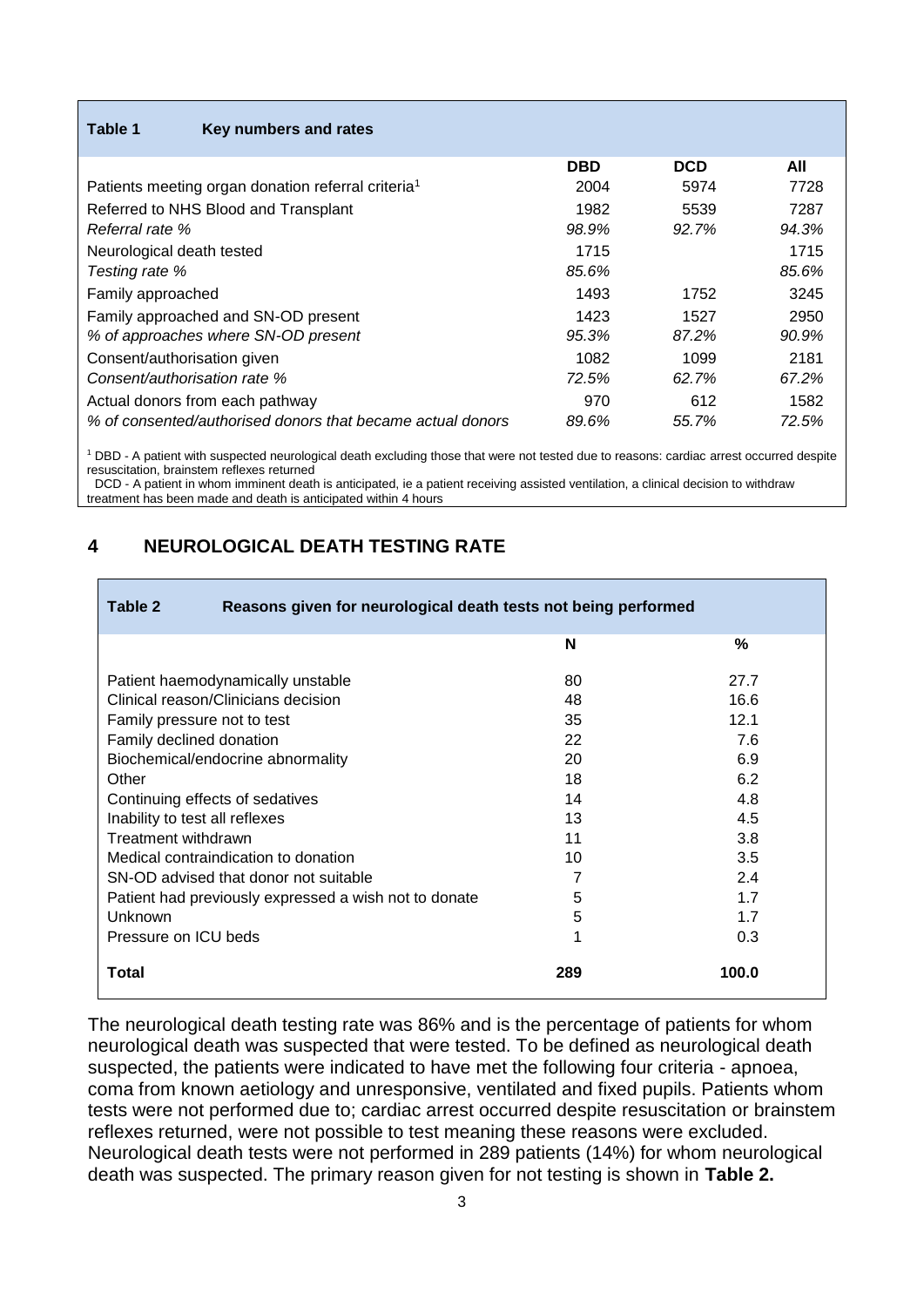80 (28%) patients were haemodynamically unstable and were therefore not tested. Other reasons given for not performing neurological death tests were: 48 (17%) patients had a clinical reason or it was the clinician's decision, and for 35 (12%) patients there was family pressure not to test.

# **5 REFERRAL RATE**

A patient for whom neurological death is suspected or for whom imminent death is anticipated, i.e. receiving assisted ventilation, a clinical decision to withdraw treatment has been made and death is anticipated within four hours, should be referred to NHS Blood and Transplant. The DBD referral rate was 99% and the DCD referral rate was 93%. **Table 3** shows the reasons given why such patients were not referred. One patient can meet the referral criteria for both DBD and DCD and therefore some patients may be counted in both columns.

| Table 3<br>Reasons given why patient not referred                                  |                |            |     |            |
|------------------------------------------------------------------------------------|----------------|------------|-----|------------|
|                                                                                    |                | <b>DBD</b> |     | <b>DCD</b> |
|                                                                                    | N              | %          | N   | %          |
| Not identified as a potential donor/organ donation not<br>considered               | 11             | 50.0       | 215 | 49.4       |
| Other                                                                              | 4              | 18.2       | 56  | 12.9       |
| Family declined donation prior to neurological testing                             | 2              | 9.1        | 2   | 0.5        |
| Family declined donation following decision to withdraw<br>treatment               | $\overline{2}$ | 9.1        | 15  | 3.4        |
| Thought to be medically unsuitable                                                 | 2              | 9.1        | 78  | 17.9       |
| Coroner/Procurator Fiscal Reason                                                   | 1              | 4.5        | 2   | 0.5        |
| Reluctance to approach family                                                      |                |            | 2   | 0.5        |
| Medical contraindications                                                          |                |            | 56  | 12.9       |
| Thought to be outside age criteria                                                 |                |            | 2   | 0.5        |
| Pressure on ICU beds                                                               |                |            | 3   | 0.7        |
| Clinician assessed that patient was unlikely to become<br>asystolic within 4 hours |                |            | 4   | 0.9        |
| Total                                                                              | 22             | 100.0      | 435 | 100.0      |

Of the patients who met the referral criteria and were not referred, the reason given for 50% of DBD and 49% of DCD was that the patients were not identified as potential donors and so organ donation was not considered. The reason given for 18% of DBD and 13% of DCD was other reason.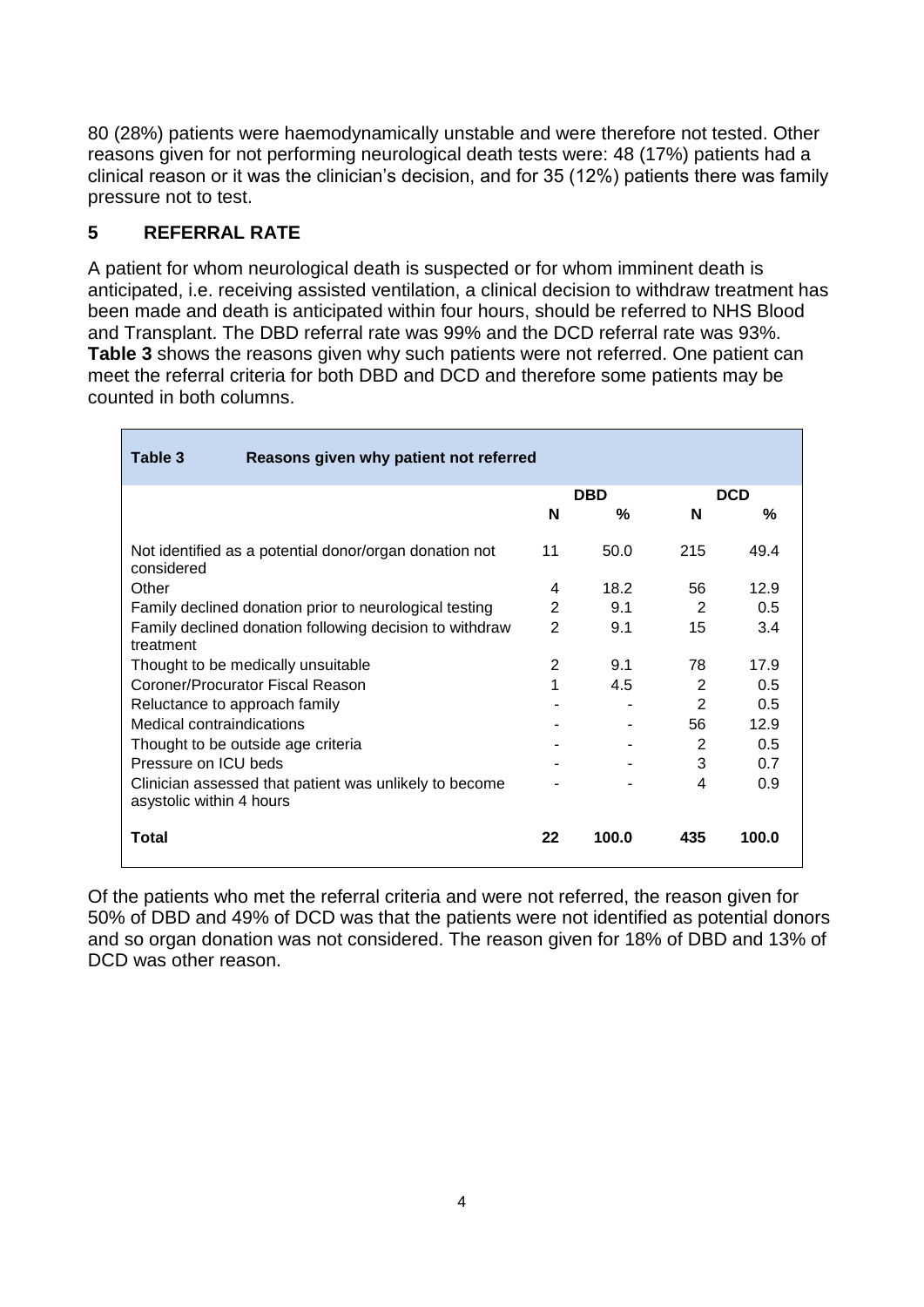# **6 APPROACH RATE**

Families of eligible donors were approached for formal organ donation discussion in 91% and 42% of DBD and DCD cases, respectively. The DCD assessment process identifies a large number of eligible DCD donors which are unsuitable for organ donation prior to the approach. Consequently, the DCD approach rate is currently underestimated, as families of these patients are never approached for the formal organ donation discussion and the reason for not approaching is recorded as 'Patient's general medical condition', 'Other medical reason' or 'Other'. The information in **Table 4** shows the reasons given why the families were not approached.

For eligible DBD donors not approached, the reason stated in 32% of cases was the patient's general medical condition. In a further 20% of DBD cases, the reason stated was that the Coroner/Procurator Fiscal refused permission.

For eligible DCD donors not approached, the main reasons stated were the patient's general medical condition (44%), other reason (25%) or other medical reason (13%). The majority of these cases are a result of the DCD assessment process which identifies patients unsuitable for donation prior to the approach.

| Table 4<br>Reasons given why family not formally approached                                |     |            |       |               |
|--------------------------------------------------------------------------------------------|-----|------------|-------|---------------|
|                                                                                            |     | <b>DBD</b> |       | <b>DCD</b>    |
|                                                                                            | N   | %          | N     | %             |
| Patient's general medical condition                                                        | 45  | 31.7       | 1,074 | 44.2          |
| Coroner / Procurator Fiscal refused permission                                             | 28  | 19.7       | 39    | 1.6           |
| Other                                                                                      | 25  | 17.6       | 608   | 25.0          |
| Other medical reason                                                                       | 17  | 12.0       | 316   | 13.0          |
| Family stated that they would not support donation<br>before they were formally approached | 9   | 6.3        | 39    | 1.6           |
| Family untraceable                                                                         | 6   | 4.2        | 31    | 1.3           |
| Family considered too upset to approach                                                    | 5   | 3.5        | 15    | 0.6           |
| Patient had previously expressed a wish not to donate                                      | 4   | 2.8        | 19    | 0.8           |
| Not identified as a potential donor / organ donation not<br>considered                     | 3   | 2.1        | 264   | 10.9          |
| Resource failure                                                                           |     |            |       | 0.0           |
| Pressure on ICU beds                                                                       |     |            | 9     | 0.4           |
| Patient outside age criteria                                                               |     |            | 13    | $0.5^{\circ}$ |
| <b>Total</b>                                                                               | 142 | 100.0      | 2,428 | 100.0         |

# **7 OVERALL CONSENT/AUTHORISATION RATE**

The consent/authorisation rate is based on eligible donors whose families were formally approached for formal organ donation discussion. The consent/authorisation rate is the proportion of eligible donors for whom consent/authorisation for solid organ donation was ascertained.

During the financial year, the DBD consent/authorisation rate was 72% and the 95% confidence limits for this percentage are 70% - 75%. The DCD consent/authorisation rate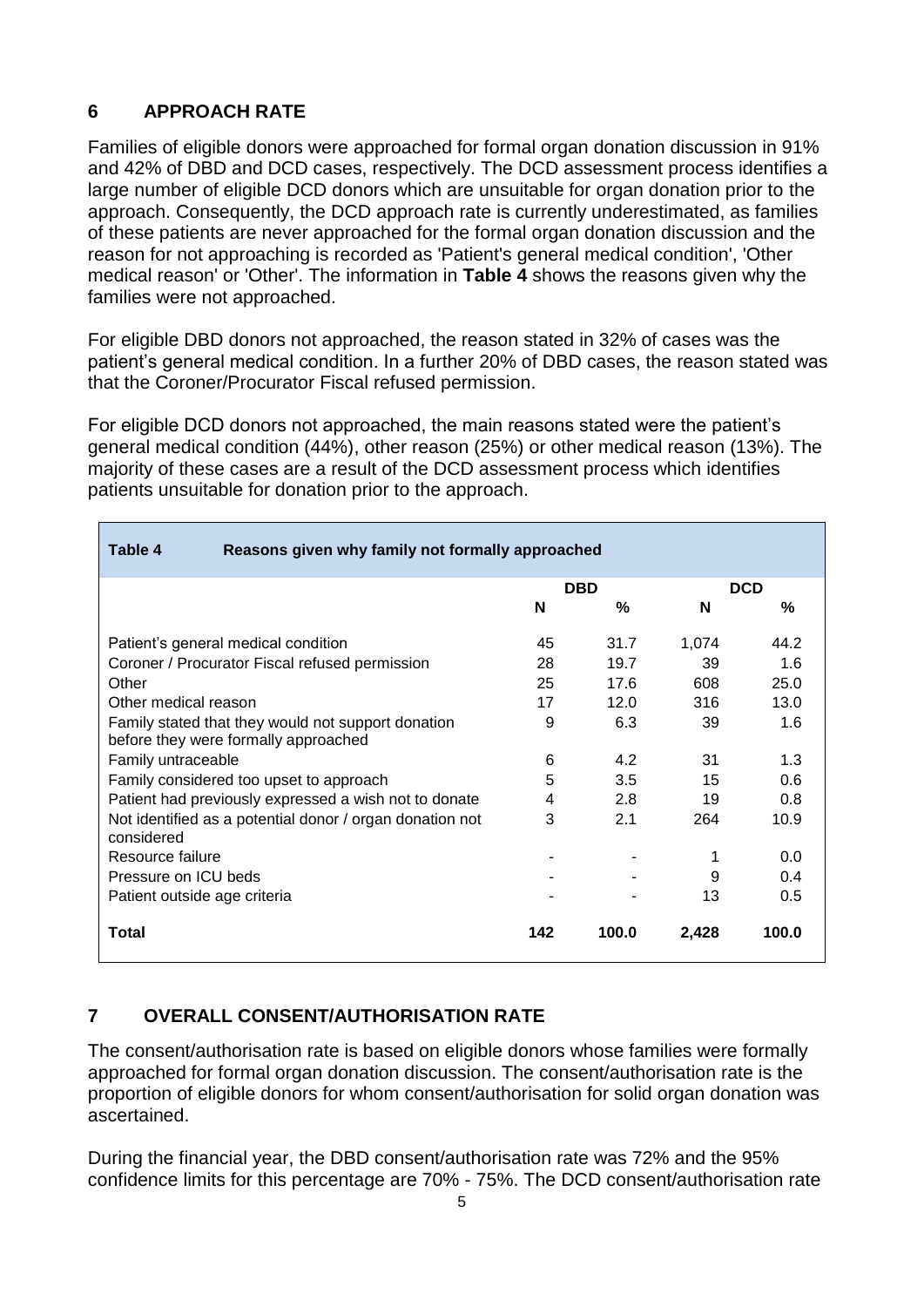was 63% and the 95% confidence limits for this percentage are 60% - 65%. The overall consent/authorisation rate was 67% and the 95% confidence limits for this percentage are 65% - 69%.

When a patient was known to have registered an opt-in decision on the Organ Donor Register (ODR) at the time of approach, the DBD consent/authorisation rate was 95% compared to 61% when a patient had not registered an opt-in decision or the patient's ODR status was not known at the time of approach. For DCD, the rates were 92% compared with 49%. Overall, these rates were 93% compared with 55%.

In total during the financial year, 79 families overruled their loved one's known opt-in decision (recorded via the ODR, verbally or in writing) to be an organ donor.

 $\blacksquare$ 

When a SN-OD was present for the formal organ donation discussion with the family, the DBD consent/authorisation rate was 73% compared with 53% when the SN-OD was not present. Similarly, for DCD the rate was 69% compared with 22% when the SN-OD was not present. The overall rate was 71% compared with 30%.

| Table 5<br>Reasons why family did not support organ donation                                  |                |            |     |            |
|-----------------------------------------------------------------------------------------------|----------------|------------|-----|------------|
|                                                                                               |                | <b>DBD</b> |     | <b>DCD</b> |
|                                                                                               | N              | %          | N   | $\%$       |
| Patient previously expressed a wish not to donate                                             | 82             | 20.0       | 147 | 22.5       |
| Family were not sure whether the patient would have<br>agreed to donation                     | 78             | 19.0       | 123 | 18.8       |
| Family felt it was against their religious/cultural beliefs                                   | 44             | 10.7       | 21  | 3.2        |
| Family did not want surgery to the body                                                       | 42             | 10.2       | 51  | 7.8        |
| Family felt the patient had suffered enough                                                   | 30             | 7.3        | 50  | 7.7        |
| Family were divided over the decision                                                         | 25             | 6.1        | 31  | 4.7        |
| Family felt the body needs to be buried whole<br>(unrelated to religious or cultural reasons) | 24             | 5.8        | 19  | 2.9        |
| Family did not believe in donation                                                            | 22             | 5.4        | 25  | 3.8        |
| Family felt the length of time for donation process was<br>too long                           |                | 5.4        | 88  | 13.5       |
| Other                                                                                         | 18             | 4.4        | 55  | 8.4        |
| Strong refusal - probing not appropriate                                                      | 7              | 1.7        | 22  | 3.4        |
| Family wanted to stay with the patient after death                                            | 5              | 1.2        | 11  | 1.7        |
| Families concerned about organ allocation                                                     | $\overline{4}$ | 1.0        |     |            |
| Family concerned that other people may disapprove/be<br>offended                              | 3              | 0.7        | 1   | 0.2        |
| Family concerned that organs may not be transplanted                                          | 3              | 0.7        | 8   | 1.2        |
| Family had difficulty understanding/accepting<br>neurological testing                         |                | 0.2        |     |            |
| Family concerned donation may delay the funeral                                               |                | 0.2        |     |            |
| Patients treatment may be or has been limited to<br>facilitate organ donation                 |                |            | 1   | 0.2        |
| <b>Total</b>                                                                                  | 411            | 100.0      | 653 | 100.0      |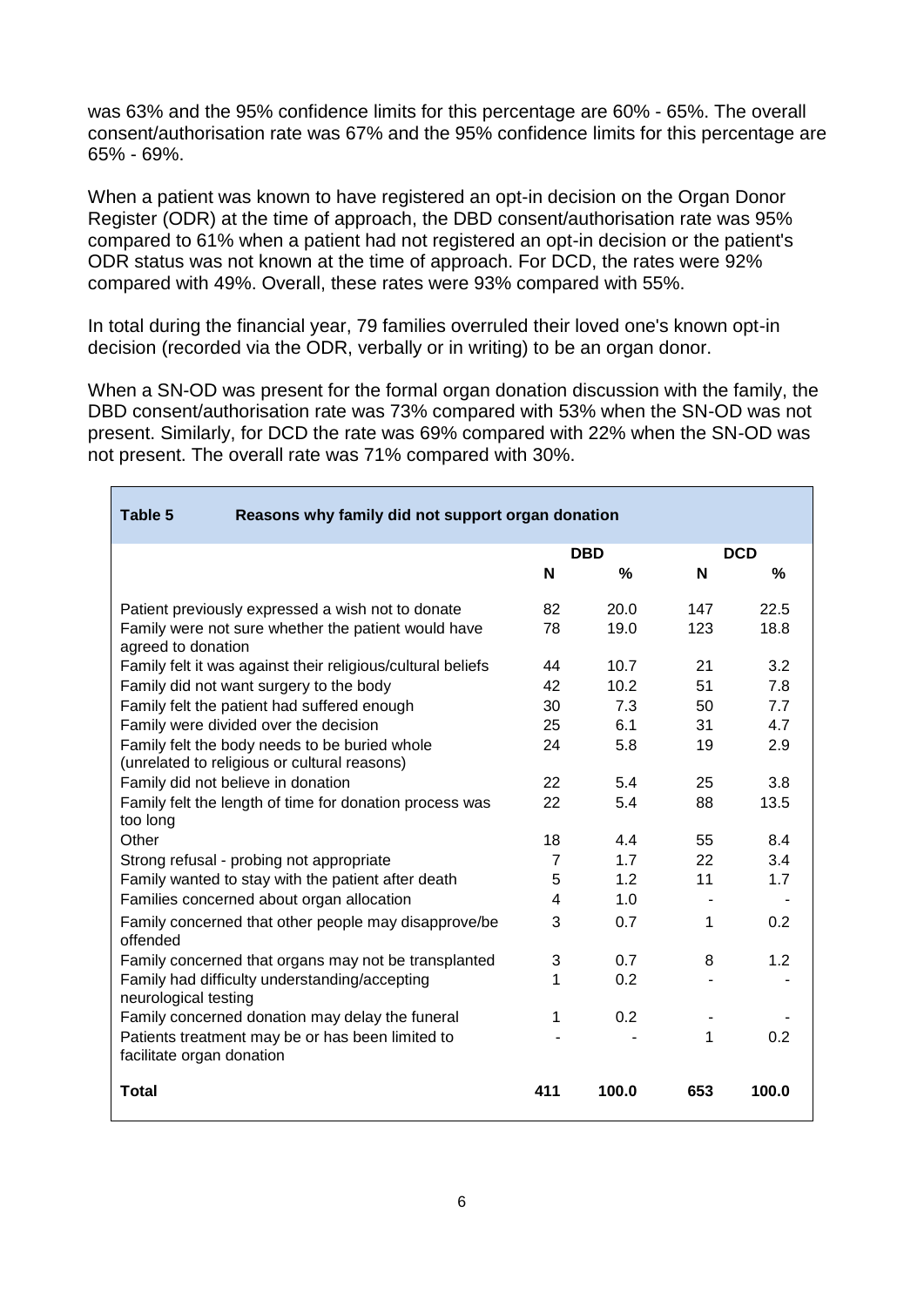The reasons why the family did not support organ donation are shown in **Table 5.** The main reason that families of eligible DBD and DCD patients gave for no consent/authorisation was patient previously expressed a wish not to donate (20% and 23% respectively). Other common reasons why the family did not support organ donation for DBD patients were that the families were not sure whether the patient would have agreed to organ donation, they felt it was against their religious/cultural beliefs or did not want surgery to the body. Amongst DCD patients, families were not sure whether the patient would have agreed to organ donation or felt that the length of time for donation as too long.

## **8 MONTHLY VARIATION IN THE CONSENT/AUTHORISATION RATE**

Monthly consent/authorisation rates are shown in **Figure 3.** From this figure it is apparent that over the financial year there is no clear monthly pattern. The DBD consent/authorisation rate was highest in April 2018 (80%) and lowest in June 2018 (63%), whereas the DCD consent/authorisation rate was highest in March 2019 (69%) and lowest in July 2018 (58%). The differences in the monthly consent/authorisation rates from 1 April 2018 to 31 March 2019 are not statistically significant for either DBD or DCD, p=0.3 and p=0.7, respectively.



**Figure 3 Month-to-month variation in consent/authorisation rate**

## **9 EFFECT OF DEMOGRAPHIC VARIABLES ON THE CONSENT/AUTHORISATION RATE**

The consent/authorisation rate for the 772 male eligible DBD was 72% and the consent/authorisation rate for the 721 female eligible DBD was 74%. The difference is not statistically significant, p=0.4. For the 1098 male eligible DCD the consent/authorisation rate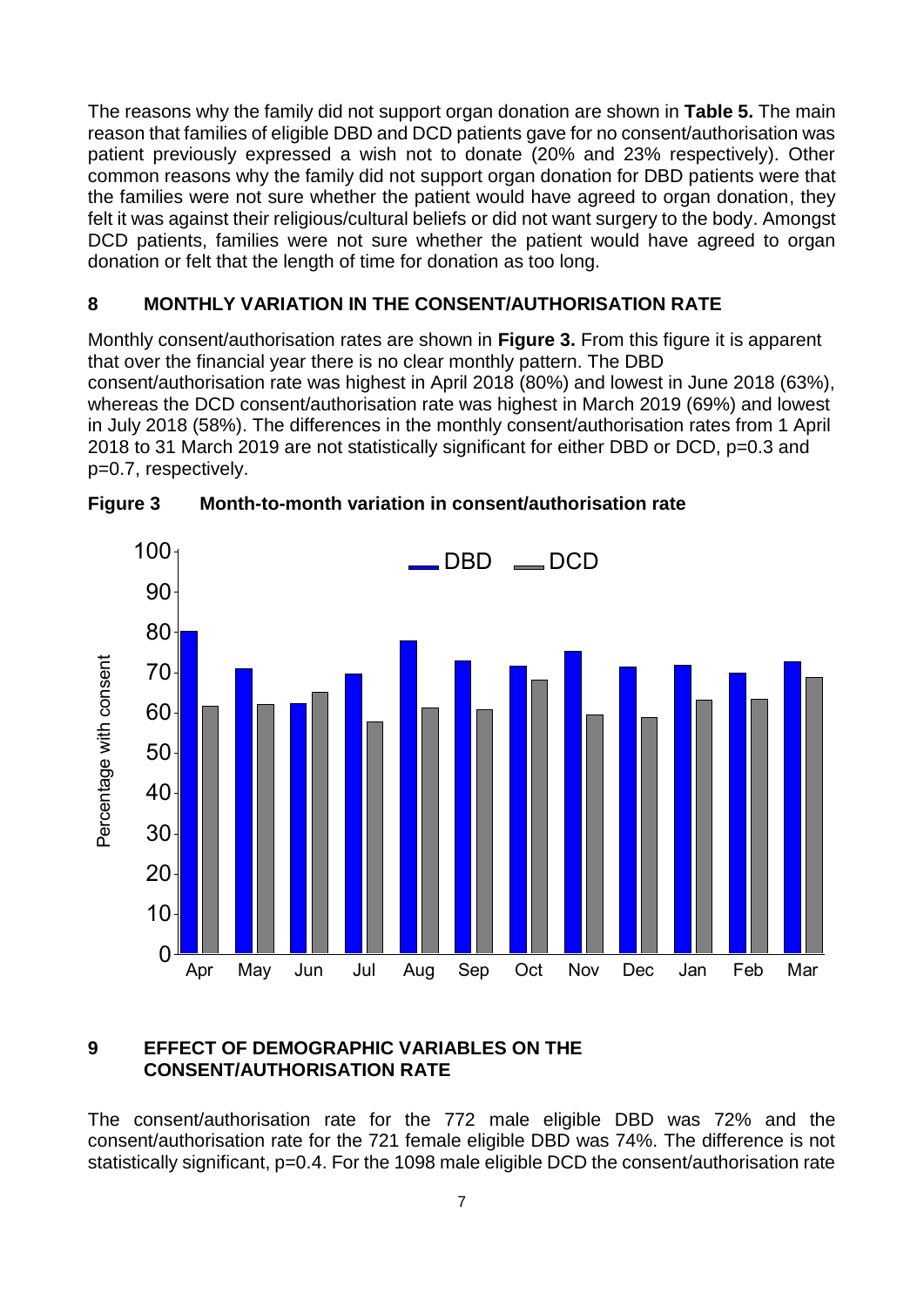was 63% and for the 654 female eligible DCD was 62%. This difference is not statistically significant, p=0.7.

Age is represented by a categorical variable with intervals 0-17, 18-24, 25-34, 35-49, 50-59 and 60+ years. The consent/authorisation rates for the six age groups (for the 1,493 eligible DBD and 1,752 eligible DCD whose families were approached) are illustrated in **Figure 4.** The highest consent/authorisation rate for eligible DBD occurred in the 18-24 age group (79%) and for eligible DCD in the 25-34 age group (70%). The lowest consent/authorisation rate for eligible DBD was in the 25-34 age group (68%). The lowest consent/authorisation rate for eligible DCD was in the 0-17 age group (51%). The differences in consent/authorisation rate across the six age groups for DBD and DCD are not statistically significant, p=0.5 and p=0.3 respectively.

When comparing only between adult and paediatric (<18 years), the differences in consent/authorisation rate for DBD are not statistically significant (p=0.9) and for DCD are statistically significant (p=0.04).



#### **Figure 4 Age variation in consent/authorisation rate**

Consent/authorisation rates for patients from the white ethnic community are compared with those of patients from the Black, Asian and Minority Ethnic (BAME) community and are shown in **Figure 5.** Note that there were an additional 31 DBD and 43 DCD families approached where the ethnicity was not known or not reported which have been excluded from the ethnicity figures below.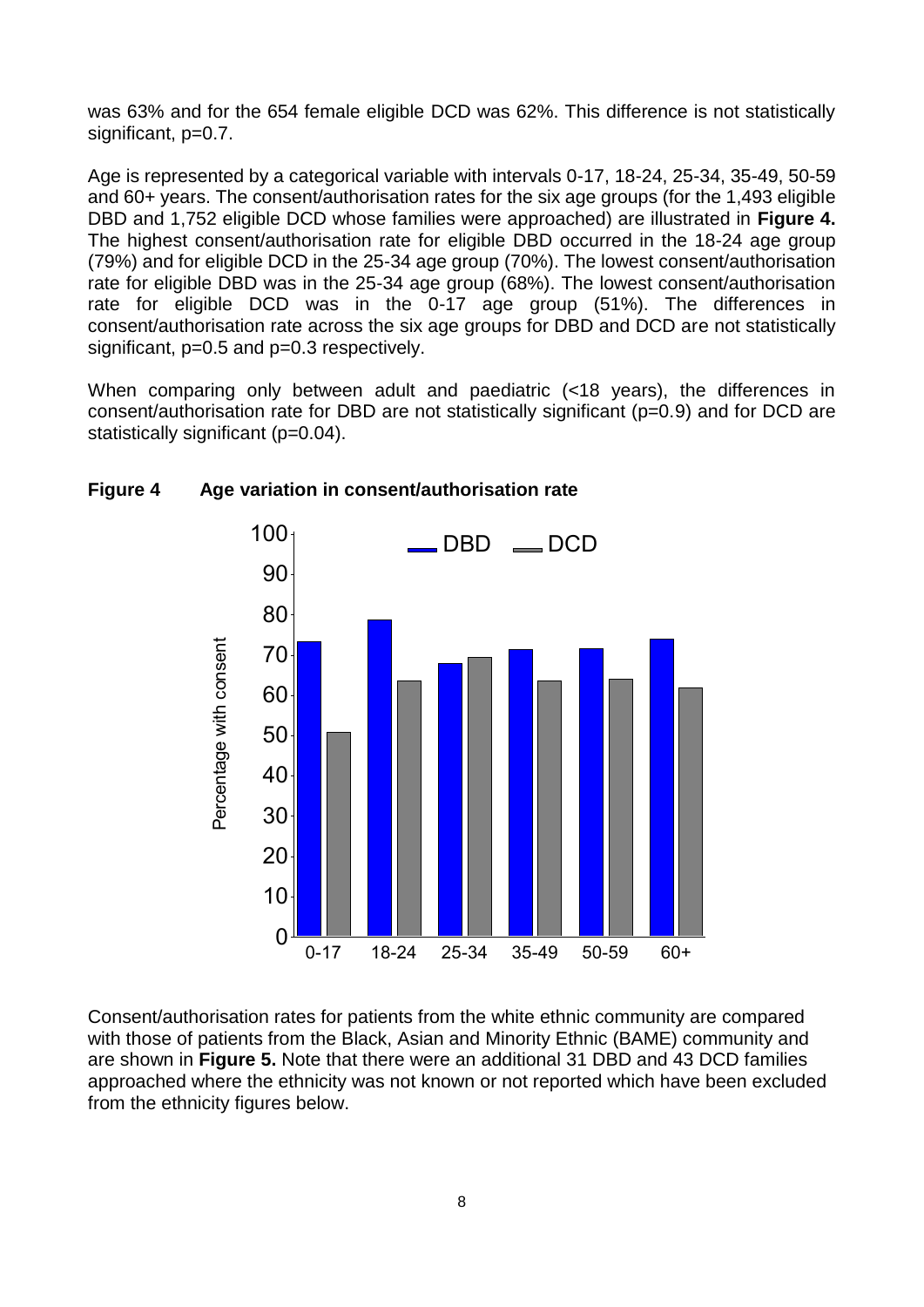For eligible DBD, the consent/authorisation rates were 77% for eligible white donors compared to 44% for eligible BAME donors. The 95% confidence limits for these DBD consent/authorisation rates are 75% - 80% and 37% - 50%, respectively.

For eligible DCD, the consent/authorisation rates were 65% for eligible white DCD and 38% for eligible BAME DCD donors. The 95% confidence limits for these DCD consent/authorisation rates are 63% - 67% and 30% - 47%, respectively.

The overall consent/authorisation rates were 70% for eligible white donors and 42% for eligible BAME donors. The 95% confidence limits for overall consent/authorisation rates are 69% - 72% for eligible white donors and 36% - 47% for eligible BAME donors.

The difference between consent/authorisation rates for white and BAME eligible DBD donors is statistically significant, p<.0001. The difference between consent/authorisation rates for white and BAME eligible DCD donors is statistically significant, p<.0001. The ethnicity effect remains highly significant after allowing for age, sex and month of death.





#### **10 SOLID ORGAN DONATION**

Of the eligible donors whose families were approached for formal organ donation discussion and consent/authorisation was ascertained, 90% of the eligible DBD and 56% of the eligible DCD went on to become actual solid organ donors. **Table 6** shows the reasons why consented/authorised eligible donors did not become actual solid organ donors.

For consented/authorised eligible DBD the main reason given for solid organ donation not proceeding was that the organs were deemed to be medically unsuitable by recipient centres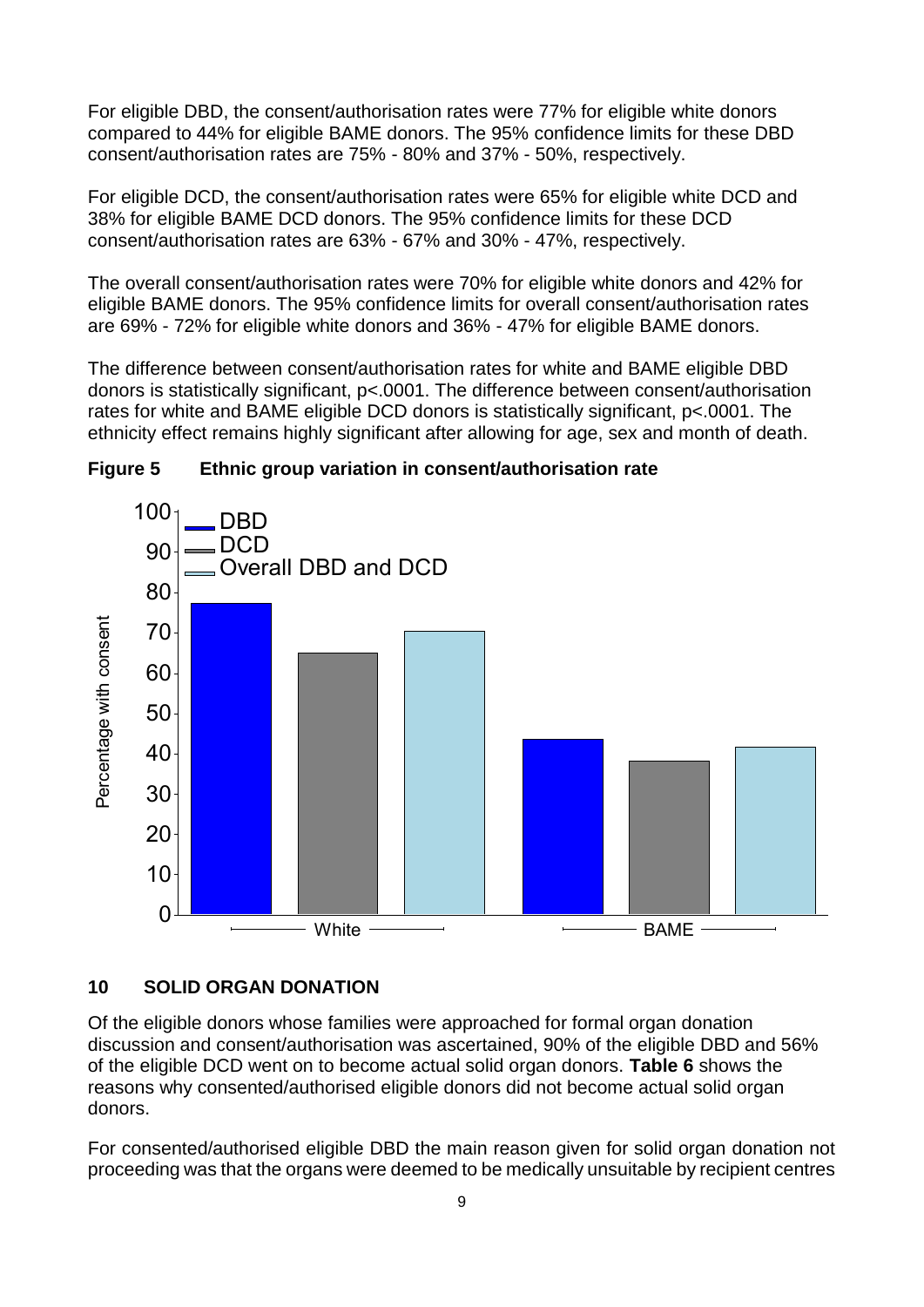in 38% of cases. A further 14% were declined due to coroner/procurator fiscal refusal and 13% due to positive virology.

Similarly, 28% of non-proceeding DCD donors were due to recipient centres deeming the organs to be medically unsuitable. The main reason given for consented/authorised eligible DCD not proceeding to become a solid organ donor was the prolonged time to asystole, with 45% cases.

| Table 6<br>Reasons why solid organ donation did not happen following consent |            |       |            |       |
|------------------------------------------------------------------------------|------------|-------|------------|-------|
|                                                                              | <b>DBD</b> |       | <b>DCD</b> |       |
|                                                                              | N          | %     | N          | %     |
| Organs deemed medically unsuitable by<br>recipient centres                   | 42         | 37.5  | 136        | 27.9  |
| Coroner/ Procurator Fiscal refusal                                           | 16         | 14.3  | 23         | 4.7   |
| Positive virology                                                            | 14         | 12.5  |            | 1.4   |
| Other                                                                        | 10         | 8.9   | 33         | 6.8   |
| General instability                                                          | 9          | 8.0   | 32         | 6.6   |
| Family changed mind                                                          | 8          | 7.1   | 18         | 3.7   |
| Cardiac arrest                                                               | 8          | 7.1   | 5          | 1.0   |
| Organs deemed medically unsuitable on<br>surgical inspection                 | 5          | 4.5   | 10         | 2.1   |
| Prolonged time to asystole                                                   |            |       | 219        | 45.0  |
| Logistic reasons                                                             |            |       | 3          | 0.6   |
| Family placed conditions on donation                                         |            |       | 1          | 0.2   |
| <b>Total</b>                                                                 | 112        | 100.0 | 487        | 100.0 |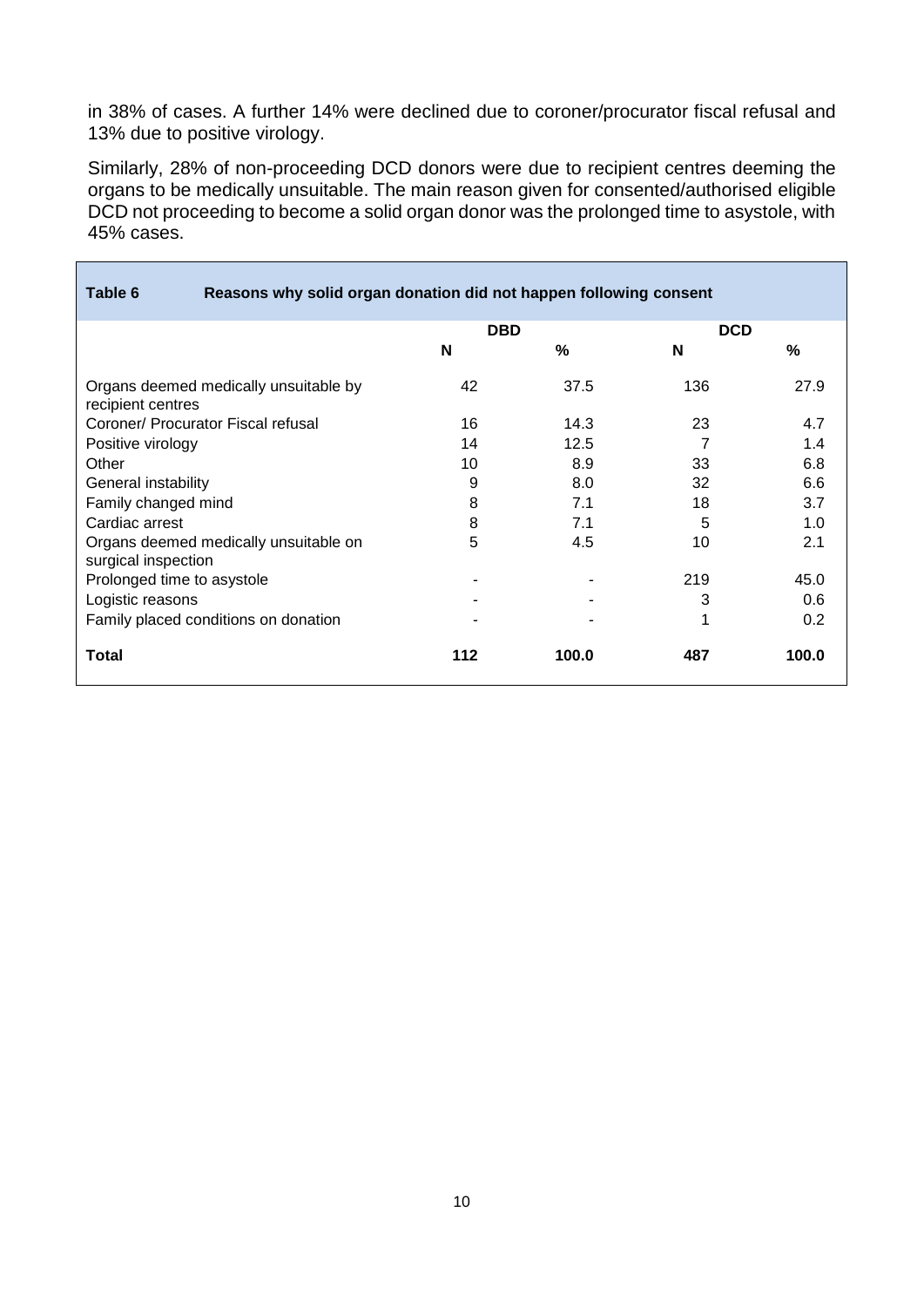#### **11 FIVE YEAR TRENDS IN KEY NUMBERS AND RATES**

**Figures 6, 7, 8 and 9** illustrate the five-year trends in key numbers and rates across the UK. Note that patients who met the referral criteria for both DBD and DCD donation will appear in both DBD and DCD bar charts in **Figure 7** but only once in the deceased donor chart.

Over the last five years, the number of neurological death tested patients has increased, whilst the testing rate has remained consistent at 86%. DBD and DCD referral rates have continued to improve to 99% and 93% respectively. The actual number of missed referrals has continued to decrease in both DBD and DCD, to just 22 DBD in 2018/19. Since 2014/15 there has been a steady increase in the percentage of family approaches where a SNOD was present, increasing from 87% to 95% for DBD and from 72% to 87% for DCD. The actual number of missed opportunities to have a SNOD present for the family approach has continued to decline in both DBD and DCD. There has also been a steady increase in both the DBD and DCD consent/authorisation rates over the last five years, and in 2018/19 record consent/authorisation rates were observed in both DBD and DCD donation, 72% and 63% respectively.



**Figure 6 Number of patients with suspected neurological death, 1 April 2014 – 31 March 2019**

<sup>■</sup> Patients not tested ■ Patients tested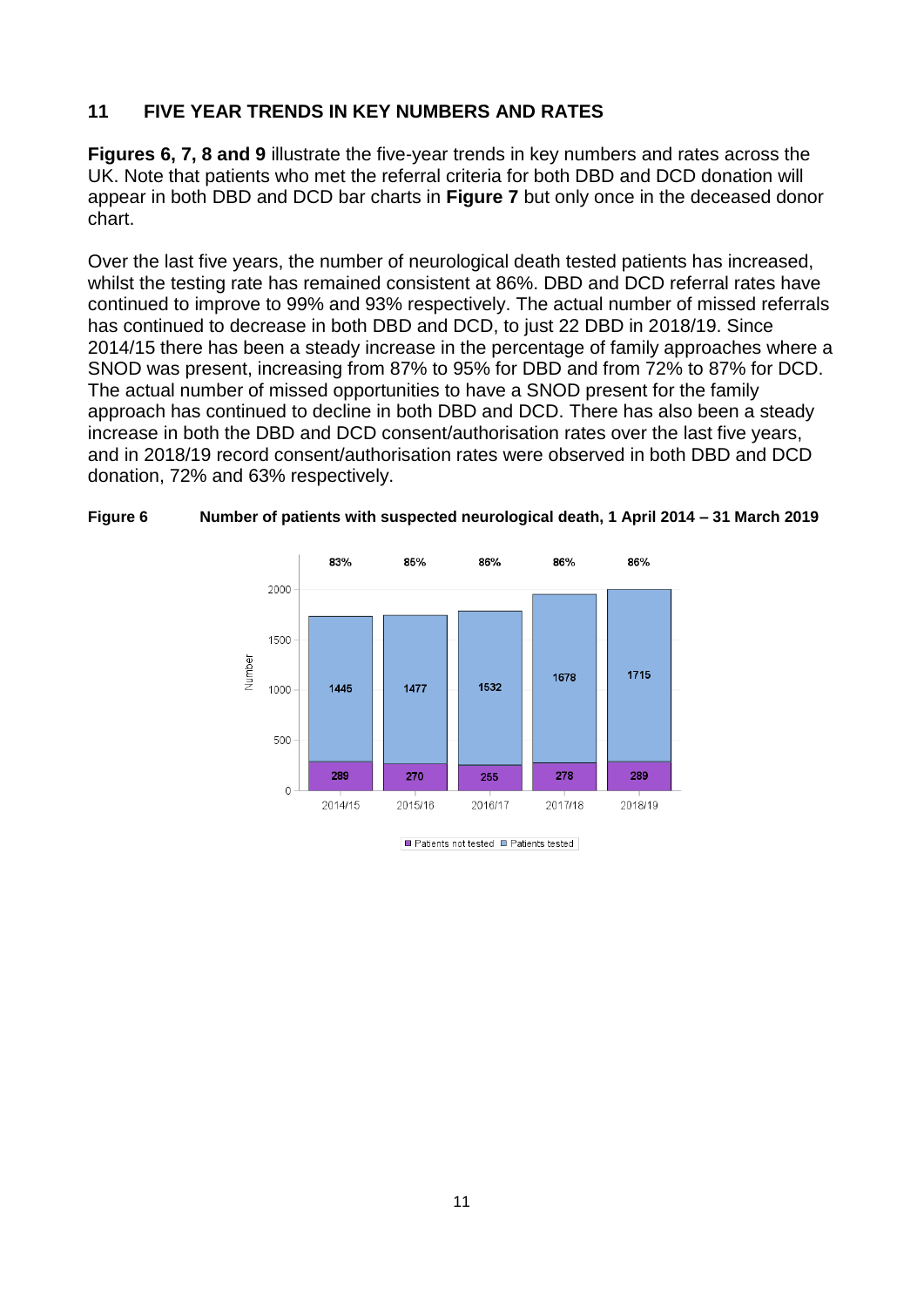



Patients not referred **D** Patients referred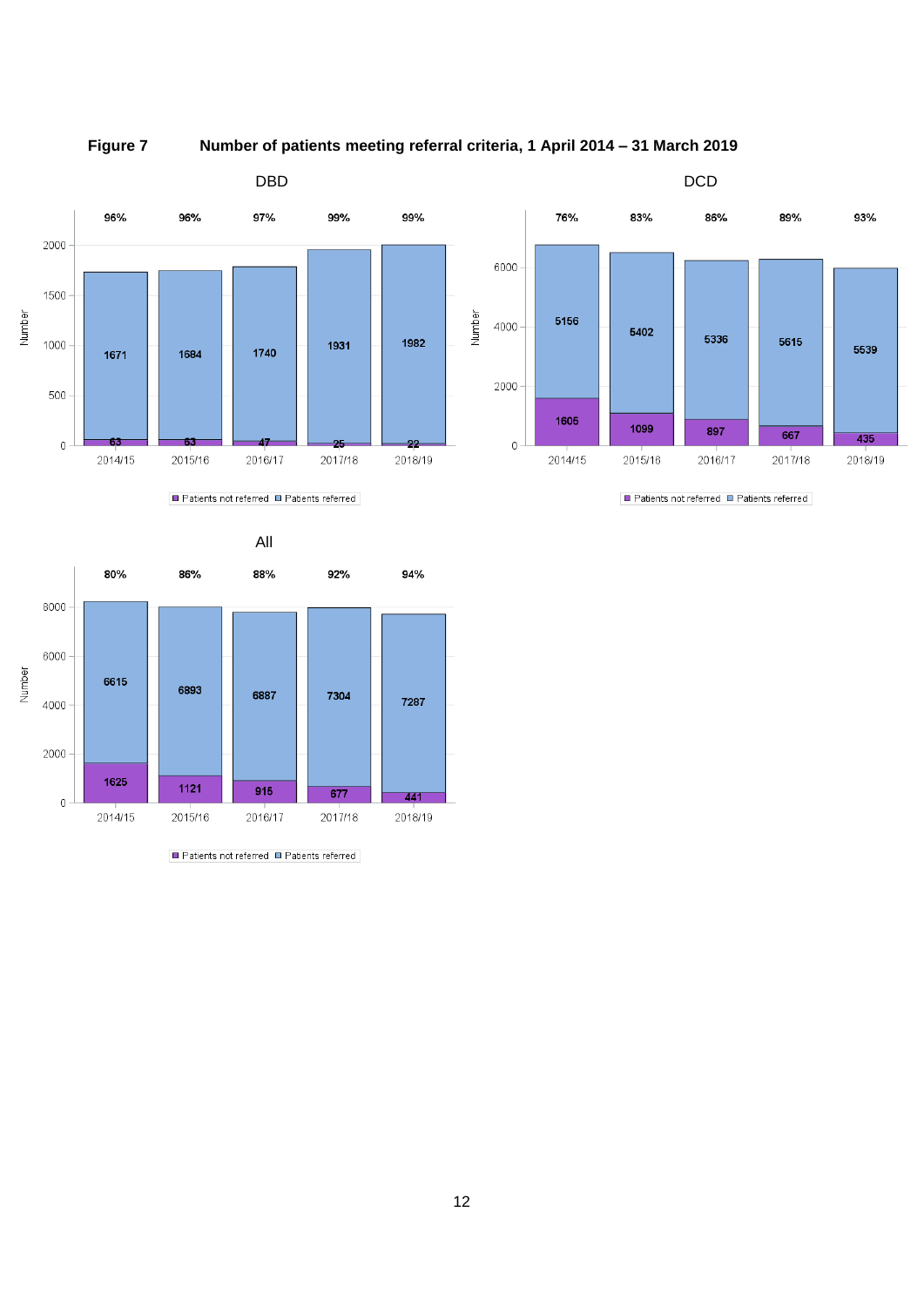**Figure 8 Number of families approached by SNOD presence, 1 April 2014 – 31 March 2019**



SNOD not present SNOD present



SNOD not present SNOD present



SNOD not present SNOD present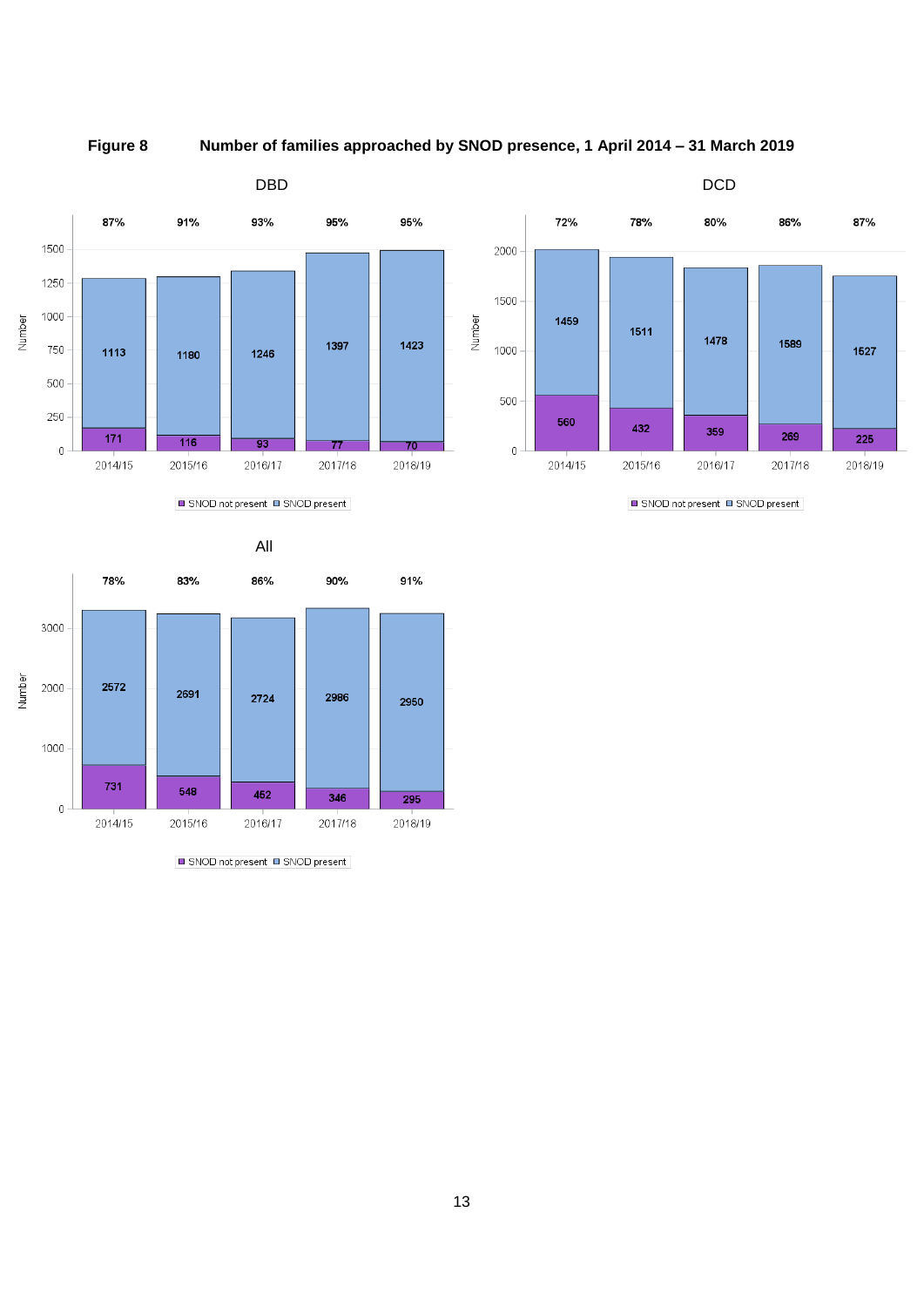**Figure 9 Number of families approached by consent/authorisation ascertained, 1 April 2014 – 31 March 2019**



## **12 SUMMARY**

In the year 1 April 2018 to 31 March 2019, there were 32,588 deaths audited for the PDA. Of these deaths, 2,004 and 5,974 patients met the referral criteria for DBD and/or DCD, respectively and 99% and 93% were referred to NHS Blood and Transplant. Of the 2,004 patients for whom neurological death was suspected, 86% were tested

Of the families approached, 72% and 63% consented to/authorised DBD and DCD donation. Of these, 90% and 56%, respectively, became actual solid organ donors. 79 families overruled their loved one's known decision to be an organ donor.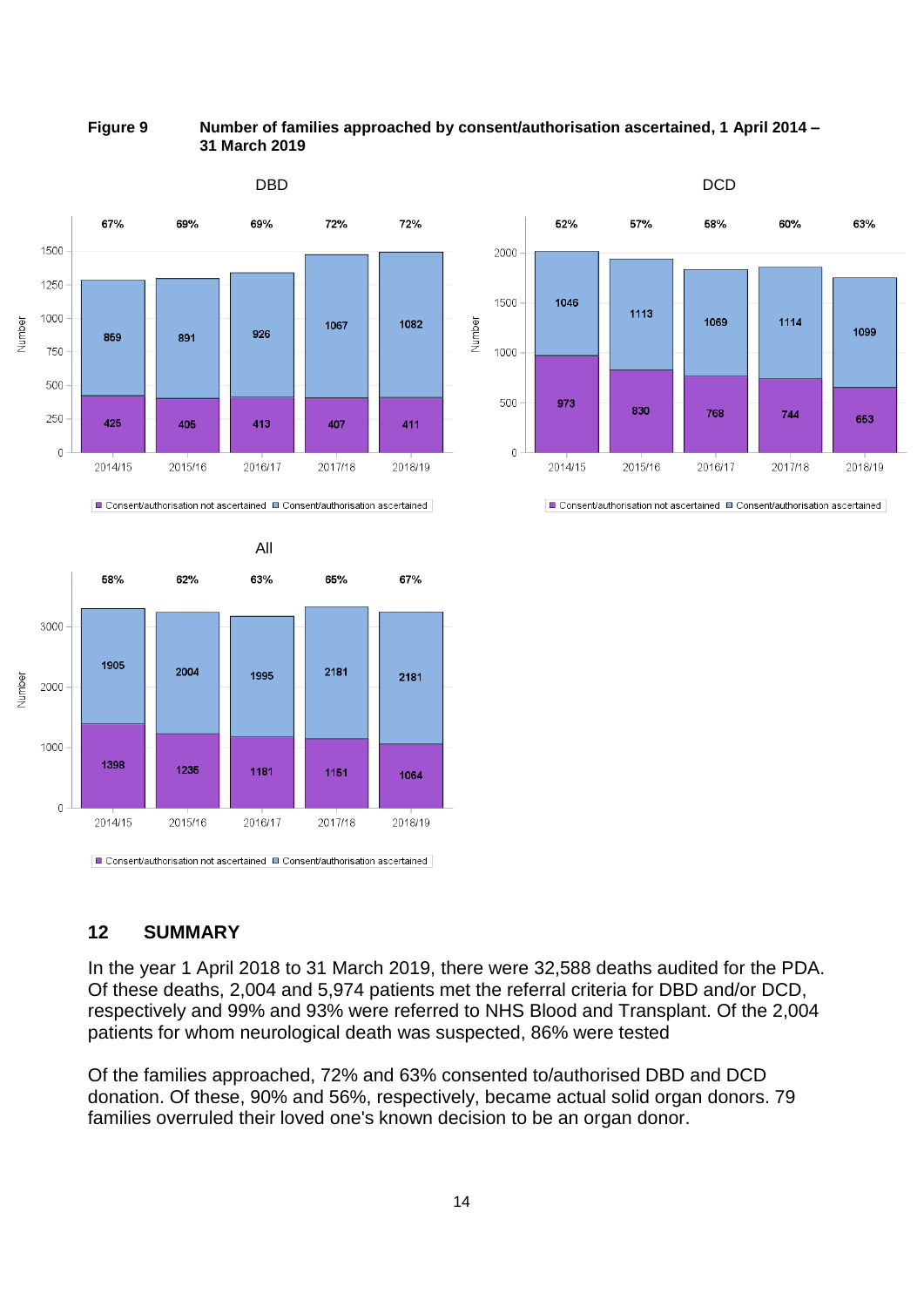There was no statistically significant difference in the consent/authorisation rates for male and female patients for DBD or DCD. The difference in the consent/authorisation rate across the different age groups was not statistically significant for DBD or DCD patients. However, the difference in consent/authorisation rate when comparing only between adult and paediatric (<18 years) DCD patients was significant, with paediatric patients having a lower consent/authorisation rate than adult patients.

There was a statistically significant difference in both the DBD and DCD consent/authorisation rate between white and BAME patients and this effect remains after adjusting for patient age, sex and month of patient death.

Since 2014/15, the testing rate for neurological death has remained consistent at 86%, however referral, SNOD presence and consent/authorisation rates have steadily improved for both DBD and DCD donation. Numbers of missed referrals and opportunities to involve a SNOD in the family approach have continued to decline.

**Chloe Brown and Sue Madden NHS Blood and Transplant August** 2019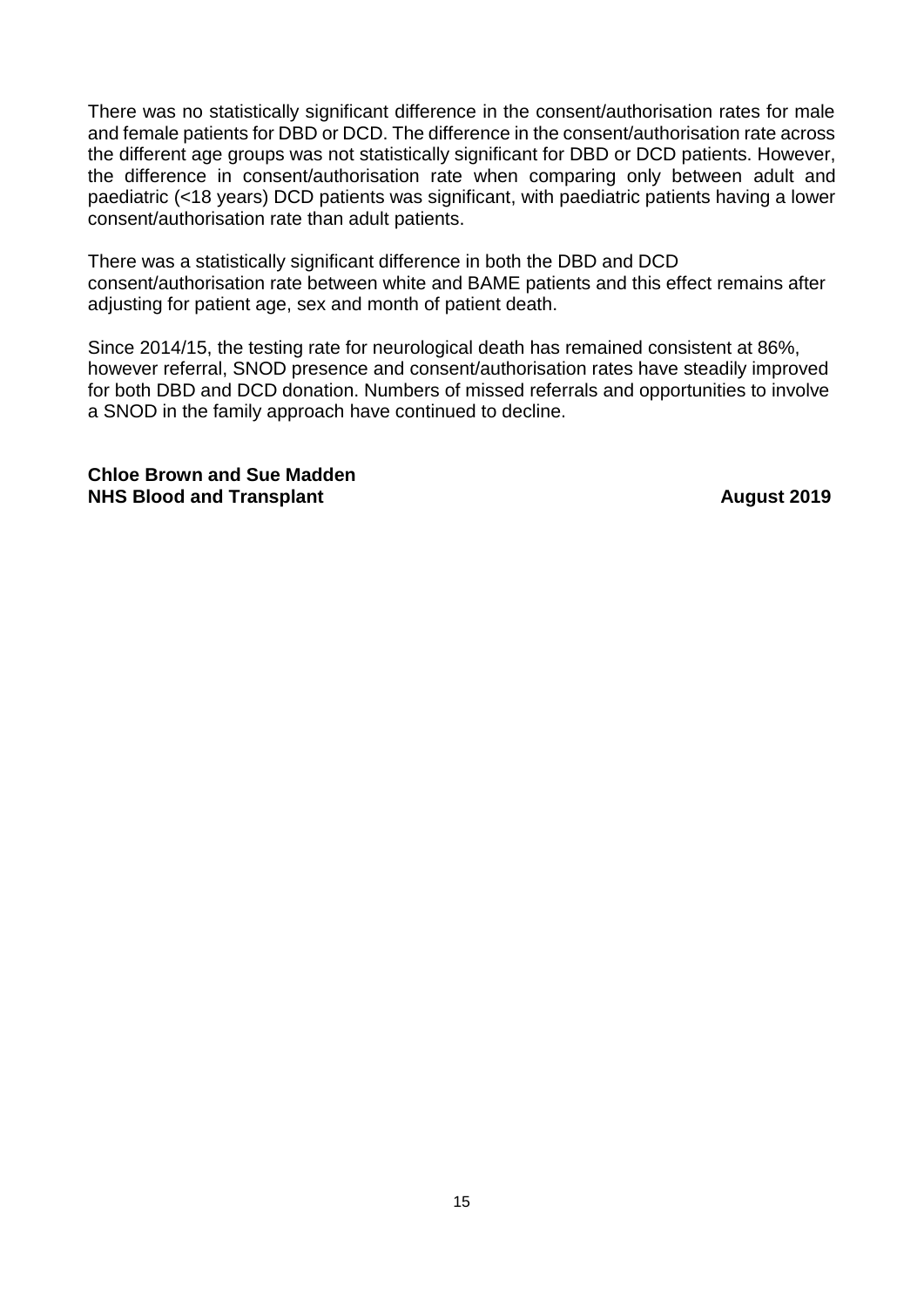# **Appendix I - Definitions**

|                                                           | POTENTIAL DONOR AUDIT / REFERRAL RECORD                                                                                                                                                                                                                                                       |
|-----------------------------------------------------------|-----------------------------------------------------------------------------------------------------------------------------------------------------------------------------------------------------------------------------------------------------------------------------------------------|
| Data excluded                                             | Patients who did not die on a critical care unit or an emergency department<br>and patients aged over 80 years are excluded.                                                                                                                                                                  |
| Donors after brain death (DBD)                            |                                                                                                                                                                                                                                                                                               |
| Suspected Neurological Death                              | A patient who meets all of the following criteria: Apnoea, coma from known<br>aetiology and unresponsive, ventilated, fixed pupils. Excluding cases for<br>which cardiac arrest occurred despite resuscitation, brainstem reflexes<br>returned, and neonates - less than 2 months post term   |
| Potential DBD donor                                       | A patient who meets all four criteria for neurological death testing excluding<br>those not tested due to reasons 'cardiac arrest despite resuscitation',<br>'brainstem reflexes returned', 'neonates - less than 2 months post term' (ie<br>suspected neurological death, as defined above). |
| DBD referral criteria                                     | A patient with suspected neurological death                                                                                                                                                                                                                                                   |
| Discussed with Specialist Nurse - Organ<br>Donation       | A patient with suspected neurological death discussed with the Specialist<br>Nurse - Organ Donation (SNOD)                                                                                                                                                                                    |
| Neurological death tested                                 | Neurological death tests were performed                                                                                                                                                                                                                                                       |
| Eligible DBD donor                                        | A patient confirmed dead by neurological death tests, with no absolute<br>medical contraindications to solid organ donation                                                                                                                                                                   |
| Family approached for formal organ<br>donation discussion | Family of eligible DBD asked to support patient's expressed or deemed<br>consent/authorisation, informed of a nominated/appointed representative,<br>asked to make a decision on donation on behalf of their relative, or informed<br>of a patient's opt-out decision via the ODR.            |
| Consent/authorisation ascertained                         | Family supported expressed or deemed consent/authorisation,<br>nominated/appointed representative gave consent, or where applicable<br>family gave consent/authorisation                                                                                                                      |
| Actual donors: DBD                                        | Neurological death confirmed patients who became actual DBD as reported<br>through the PDA                                                                                                                                                                                                    |
| Actual donors: DCD                                        | Neurological death confirmed patients who became actual DCD as reported<br>through the PDA                                                                                                                                                                                                    |
| Neurological death testing rate                           | Percentage of patients for whom neurological death was suspected who<br>were tested                                                                                                                                                                                                           |
| Referral rate                                             | Percentage of patients for whom neurological death was suspected who<br>were discussed with the SNOD                                                                                                                                                                                          |
| Approach rate                                             | Percentage of eligible DBD families approached for consent /authorisation<br>for donation                                                                                                                                                                                                     |
| Consent/authorisation rate                                | Percentage of families or nominated/appointed representatives approached<br>for formal organ donation discussion where consent/authorisation was<br>ascertained                                                                                                                               |
| SNOD presence rate                                        | Percentage of formal organ donation discussions with families or<br>nominated/appointed representatives where a SNOD was present                                                                                                                                                              |
| Consent/authorisation rate where SNOD<br>was present      | Percentage of formal organ donation discussions with families or<br>nominated/appointed representatives where a SNOD was present where<br>consent/authorisation was ascertained                                                                                                               |